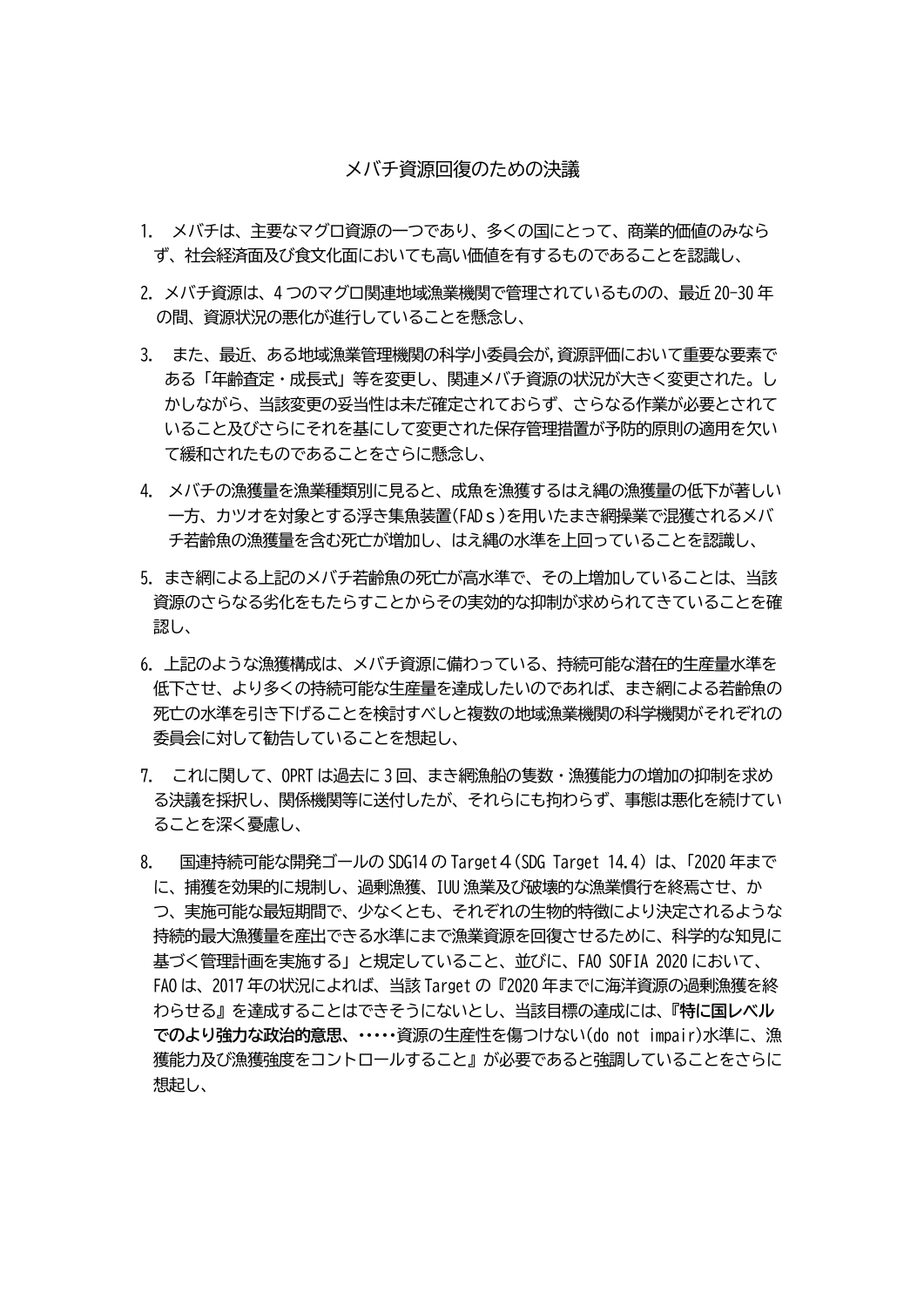- 9.各マグロ関連地域漁業機関では、より適切な資源の保存管理が可能となるとされる管理 戦略評価方式(MSE)を各資源に適用する議論が進行中であり、このような方式は、前記パ ラグラフ 8 の SDG14.4 の規定を適切にメバチ資源に正当に適用することとなるべきことを 期待し、
- 10.この点に関して、メバチ資源を対象とする主要はえ縄漁船については、総隻数及び/ま たは漁獲量を抑制する努力が、関係旗国及び OPRT の努力によりとられてきている一方、 当該資源に大きな影響を与えるまき網の FAD 操業については、漁獲効率の実質的な上昇が 認められ、それをオフセットする措置の導入・実施が科学的機関から求められていること を改めて確認し、

**OPRT 会員は、2021 年 6 月 22 日に開催された 2021 年度通常総会において、以下を決議 する:**

- **1.各地域漁業管理機関(RFMOs)に対して、①メバチ資源の評価の向上への努力を継続する こと(特に未解決の問題を抱える RFMO では迅速に)、②持続可能な潜在的最大生産量の回 復・維持を実現できるよう、まき網による小型魚漁獲の適正な管理を含め、予防的措置を 適用した保存管理措置を早急に採択の上効果的に実施すること、③並びに新たな保存管理 方式である MSE の樹立に当たり、はえ縄漁業がこれまで払ってきた努力及びその社会経済 的重要性を十分に反映させることを求める;**
- **2. 国連食糧農業機構(FAO)に対しては、各 RFMOs がこのような作業を遅滞なく実施してい るかをモニタリングの上、必要に応じ督促することを要請する;**
- **3. 関係国の当局及び関連科学者、特に、OPRT 会員団体所在の各国政府当局及び関連科学者 に対し、関連する RFMOs の及び適当な場合には FAO の会合及び作業に積極的に参加するこ とにより、パラグラフ 1 及び 2 の実現を図ることを求める。**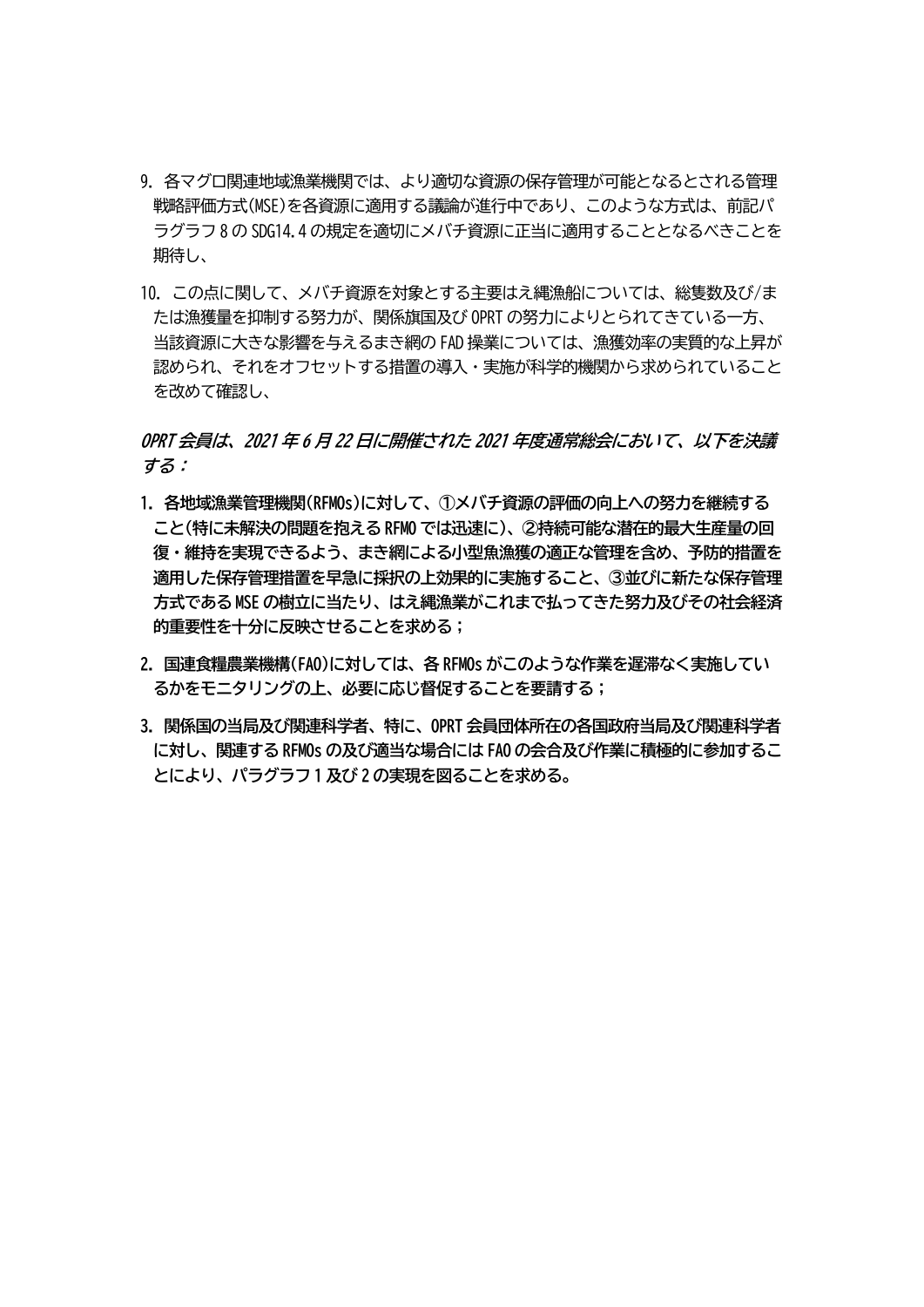## OPRT Resolution to urge to recover Bigeye tuna stocks

- 1. Recognizing that bigeye tuna is one of the major tuna resources in the world, and has not only high commercial values from socio-economic perspectives and is dispensable stuff for food culture in many countries/areas.
- 2. Being concerned that bigeye stocks show a tendency to have been deteriorating over a couple of years although 4 tuna-related Regional Fisheries Management Organizations (RFMOs) are responsible for conservation and management of tuna stocks including bigeye stocks.
- 3. Being further concerned that Scientific Committee of an RFMO has introduced "new method of aging and growth" and other factors in stock assessment for bigeye distributed in area of its competence since 2017, this change has made the results of assessment much more optimistic, and subsequently relaxed conservation and management measures have been adopted and implemented without considering precautional approach although no confirmation has been made yet that the new one is appropriate compared with old one,
- 4. Recognizing that globally while catches of bigeye by longline fishery that target adult fish have considerably decreased, catches by purse seine operations associated with floating objects including Fish Aggregating Devices (FADs) have been increasing and have surpassed the level of catch by longline fishery and most of such purse seine catch is composed with juvenile bigeye.
- 5. Confirming that Scientific bodies of RFMOs have made a series of recommendations that effective measures to restrict (reduce) levels of bigeye catch by purse seine fishery because levels of juvenile bigeye mortality by purse seine fishery that are already high and show further increase will cause further deterioration of bigeye (and yellowfin) stocks."
- 6. Recalling that Scientific bodies of RFMOs have warned for years their Commissions that they should be aware that increased harvests on small(juvenile) fishes could have had negative consequences for the productivity of bigeye tuna fisheries (e.g. reduced yield at MSY and increased SSB required to produce MSY) and, therefore, should the Commission wish to increase long-term sustainable yield, the Committee continues to recommend that effective measures be found to reduce fishing mortality of juvenile bigeye tunas.
- 7. being deeply concerned that, notwithstanding OPRT adopted three resolutions and sent them to RFMOs and others with the objective of urging mainly to restrict fishing capacity of purse seine fishery including number of large-scale purse seine vessels, regulate purse seine operation associated with FADs to realize the recovery of bigeye stocks, fishing capacity of purse seine fishery remains at high levels and status of bigeye stocks is not in good shape.
- 8. Recalling that UN SDG Target 14.4 stipulates that "By 2020, effectively regulate harvesting and end overfishing, illegal, unreported and unregulated fishing and